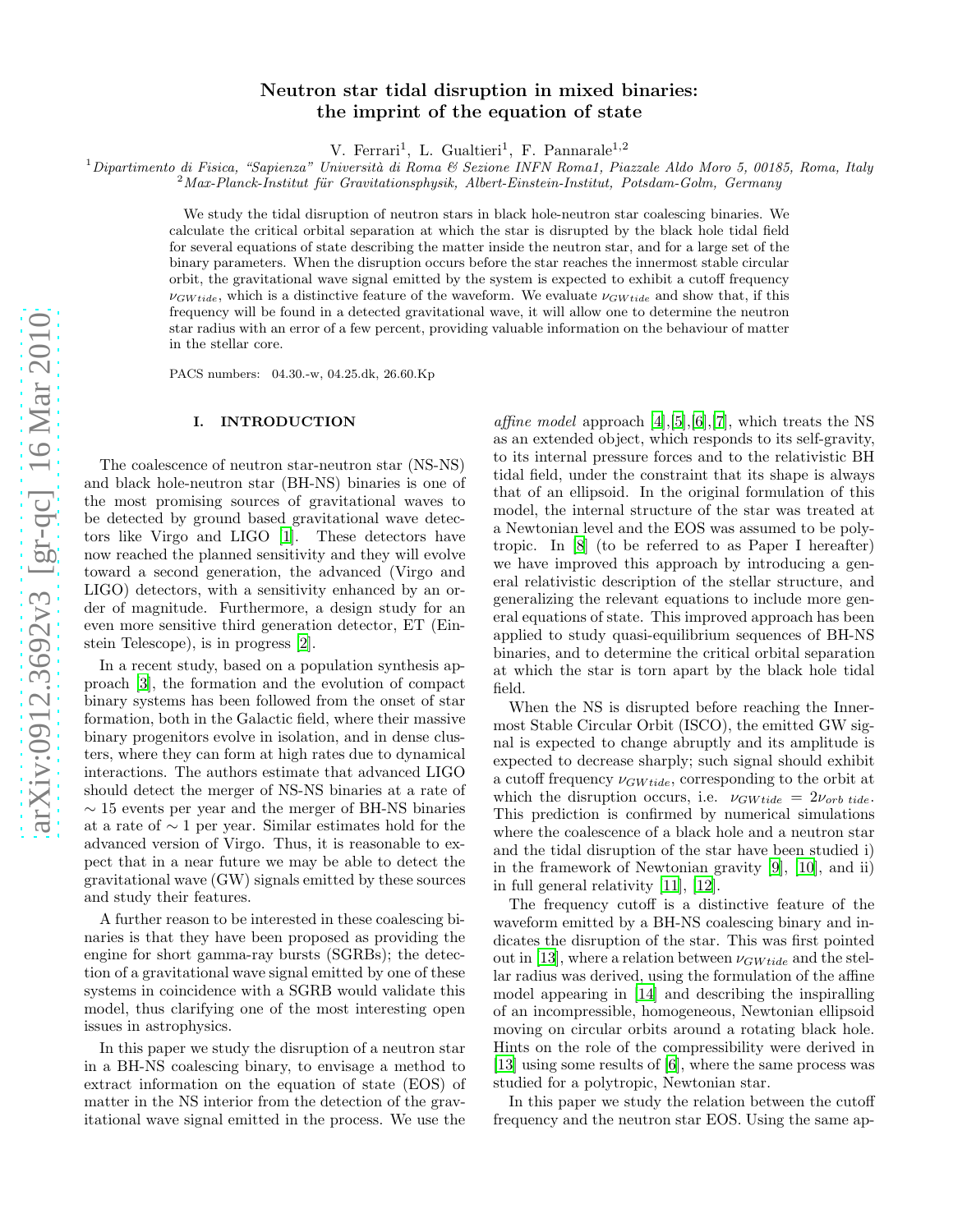proach developed in Paper I, we explicitly compute for which values of the masses of the binary components and of the black hole angular momentum the star is tidally disrupted before reaching the ISCO, for a variety of realistic equations of state. Knowing the disruption distance  $r_{tide}$ , we evaluate  $\nu_{GW tide}$  and show how a measure of this quantity from a detected GW signal may be used to infer interesting information on the equation of state of matter in the neutron star interior.

It is known that the fully relativistic numerical study of the last phases of BH-NS binary coalescence is a quite difficult task, especially for large values of the mass ratio  $q = M_{BH}/M_{NS}$ ; this is due to a number of reasons, which include the lack of symmetry, the difficulty in evolving the NS while handling the BH singularity, and the prohibitively high computational costs required to span the parameter space (mass ratio, EOS, spins etc.). For these reasons, the literature on the subject is limited to a restricted number of studies, most of which are in the framework of Newtonian gravity. BH-NS coalescence in general relativity has been studied in the following papers (see [\[15\]](#page-10-14) for a recent review on the subject): non spinning black hole and  $M_{BH} >> M_{NS}$  in [\[16\]](#page-10-15);  $q = 10$  in [\[17\]](#page-10-16);  $q = 1, 3, 5$  in[\[11](#page-10-10)]; and  $M_{BH} = 3.2 M_{\odot}$ ,  $M_{BH} = 4 M_{\odot}$ and  $M_{NS} = 1.4 M_{\odot}$  in [\[18\]](#page-10-17). In [\[19](#page-10-18)], quasi-equilibrium sequences of black hole-neutron star binaries have been studied in general relativity for  $q = 1, 2, 3, 5, 10$ . The case of a rotating black hole has been considered in [\[11\]](#page-10-10), where the coalescence has been studied for three values of the black hole angular momentum  $(a/M_{BH} = -0.5, 0, 0.75)$ and for  $q = 3$ , whereas in [\[12\]](#page-10-11) the case  $q = 10$  has been investigated. It should be stressed that in all these studies the neutron star is modeled using a polytropic equation of state.

The improved affine model approach which we use in our study is an approximate method, but it has the advantage of allowing one to explore a large region of the parameter space, including large values of the mass ratio  $q = M_{BH}/M_{NS}$ , and to use modern equations of state to model matter in the neutron star interior, at a much lower computational cost than fully relativistic simulations.

With respect to ref. [\[13\]](#page-10-12) our study introduces several novelties: we describe the internal structure of the star using general relativity, we explicitly take into account the stellar compressibility and describe the matter inside the star using realistic equations of state; in addition, in [\[13\]](#page-10-12)  $\nu_{GW tide}$  was provided by the Kerr geometry in the approximation of a point mass NS following geodesics in this geometry, while we determine this quantity using the 2.5 Post Newtonian equations of motion for the orbital dynamics of a binary system.

The plan of the paper is the following. In Section [II](#page-1-0) we briefly describe the affine approach; in Section [III](#page-3-0) we discuss how to determine the cutoff frequency  $\nu_GW_{tide}$ . The equations of state we employ are briefly described in Section [IV;](#page-4-0) in Section [V](#page-5-0) we discuss the errors which affect the measure of the binary parameters from a de-

tected GW signal, and how they propagate and affect the evaluation of  $\nu_{GW tide}$  and of the neutron star radius. The results of our study are reported in Section [VI](#page-6-0) and in Section [VII](#page-10-19) we draw our conclusions.

### <span id="page-1-0"></span>II. THE IMPROVED AFFINE MODEL EQUATIONS

The equations of the improved affine model approach, which we need in order to determine the radial distance  $r_{tide}$  at which the neutron star is torn apart by the tidal interaction with the black hole, are described in detail in Paper I. Here we will summarise the assumptions underlying this approach and we shall write only the equations to be solved.

### 1. Relevant assumptions and equations

We consider a star in the tidal field of a Kerr BH whose center of mass follows equatorial, circular orbits; while moving, the star maintains an ellipsoidal shape; more precisely it is a Riemann-S type ellipsoid, i.e. its spin and vorticity are parallel and their ratio is constant (see [\[20\]](#page-10-20)). The NS equilibrium structure is determined using the stellar structure equations of General Relativity, while dynamical behaviour is governed by Newtonian hydrodynamics improved by the use of an effective relativistic self-gravity potential. The equations for the NS deformations are written in the principal frame, i.e. the frame associated with the principal axes of the stellar ellipsoid. Tidal effects on the orbital motion are neglected, as well as the perturbation that the star induces on the BH.

We study the evolution of the system in the quasiequilibrium approximation, i.e. we neglect all time derivatives appearing in the ordinary differential equations of the model. Physically this means that we assume that the NS follows a quasi-equilibrium sequence during the BH-NS coalescence; according to the model, moreover, the circulation  $\mathcal C$  of the fluid along this sequence is constant. In particular, we set  $\mathcal{C} = 0$ , that is, we consider the NS fluid to be irrotational. In the principal frame, the fluid variables of the improved affine model are five: the three principal axes of the stellar ellipsoid  $a_1, a_2$  and  $a_3$ , the angular frequency of the internal fluid motion  $\Lambda$  and the star spin  $\Omega$ . The axes  $a_1$  and  $a_2$  both belong to the orbital plane, while  $a_3$  is perpendicular to it;  $a_1$  indicates the axis that lies along the binary orbital radius. The quasi-equilibrium equations governing these variables are:

<span id="page-1-1"></span>
$$
0 = a_1(\Lambda^2 + \Omega^2) - 2a_2\Lambda\Omega + \frac{1}{2}\frac{\hat{V}}{\widehat{\mathcal{M}}}R_{NS}^3a_1\tilde{A}_1 + \frac{R_{NS}^2}{\widehat{\mathcal{M}}} \frac{\Pi}{a_1} - c_{11}a_1
$$
 (1)  

$$
0 = a_2(\Lambda^2 + \Omega^2) - 2a_1\Lambda\Omega
$$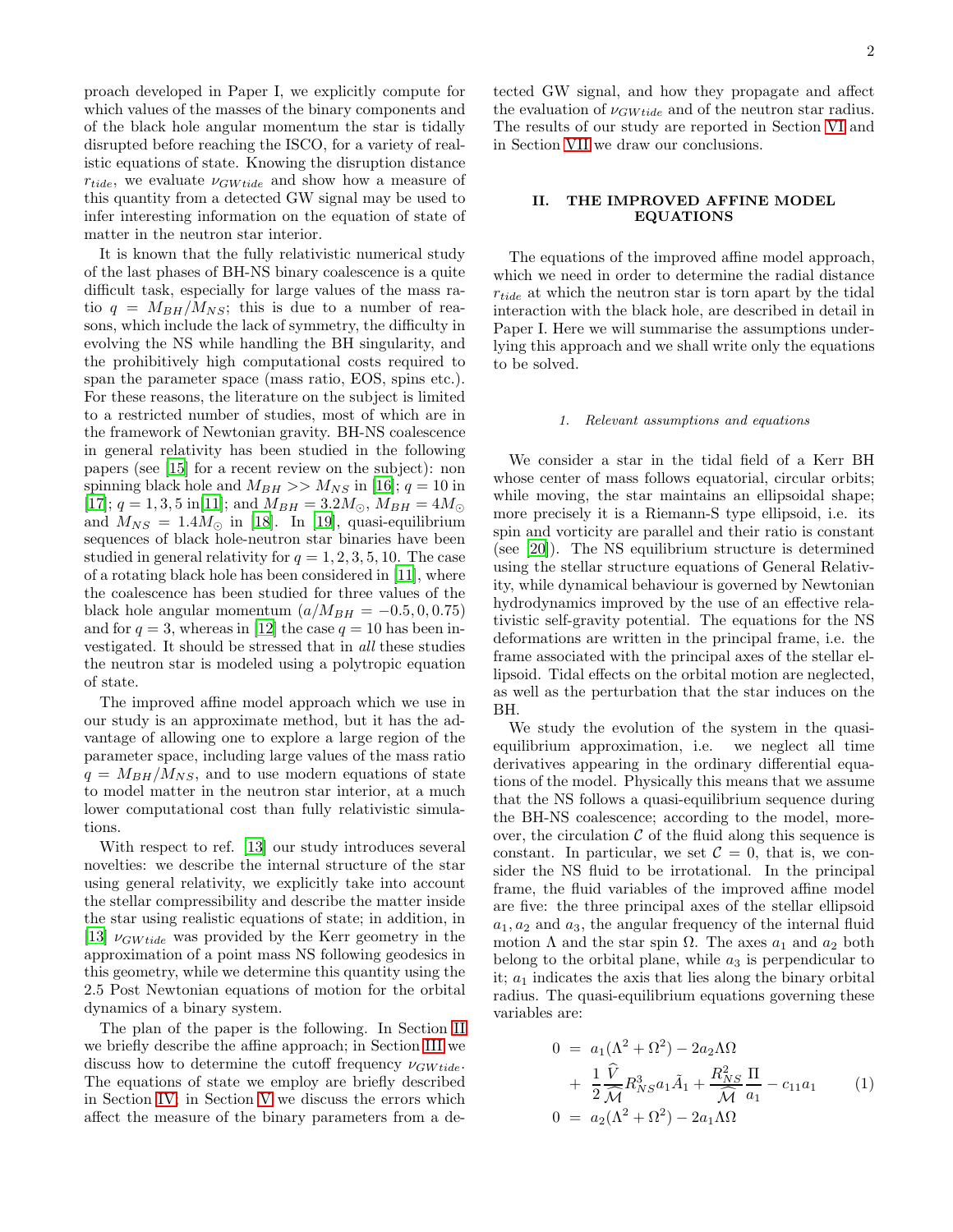$$
+\frac{1}{2}\frac{\widehat{V}}{\widehat{\mathcal{M}}}\widehat{R}_{NS}^{3}a_2\widetilde{A}_2+\frac{R_{NS}^2}{\widehat{\mathcal{M}}}\frac{\Pi}{a_2}-c_{22}a_2\qquad \quad (2)
$$

$$
0 = \frac{1}{2} \frac{\widehat{V}}{\widehat{\mathcal{M}}} R_{NS}^3 a_3 \widetilde{A}_3 + \frac{R_{NS}^2}{\widehat{\mathcal{M}}} \frac{\Pi}{a_3} - c_{33} a_3 \tag{3}
$$

$$
\phi = \Psi \tag{4}
$$

where  $\widehat{V}$  and  $\widehat{\mathcal{M}}$  are, respectively, the effective relativistic self-gravity potential and the scalar quadrupole moment of the NS at spherical equilibrium (see below).  $R_{NS}$  is the NS radius and the  $\tilde{A}_i$ 's are defined as

<span id="page-2-2"></span>
$$
\tilde{A}_i = \int_0^\infty \frac{d\sigma}{(a_i^2 + \sigma)\sqrt{(a_1^2 + \sigma)(a_2^2 + \sigma)(a_3^2 + \sigma)}}.
$$
 (5)

The  $c_{ij}$ 's denote the components of the BH tidal tensor in the principal frame;  $\phi$  — which is connected to  $\Omega$  by  $\phi \equiv \Omega$  — is the angle that brings the parallel-propagated frame in the principal frame, by a rotation around the  $a_3$ axis [\[21\]](#page-10-21). Finally,  $\Psi$  is an angle that governs the rotation of the parallel-propagated frame in order to preserve its parallel transport, and its time evolution is given by

$$
\dot{\Psi} = \sqrt{\frac{M_{BH}}{r^3}}\,,\tag{6}
$$

where  $M_{BH}$  and r are the BH mass and the BH-NS orbital separation respectively. Notice that the last equation and Eq. [\(4\)](#page-1-1) imply that

<span id="page-2-0"></span>
$$
\Omega = \sqrt{\frac{M_{BH}}{r^3}}\,. \tag{7}
$$

The fifth equation for the five fluid variables is provided by the definition of the circulation

$$
\mathcal{C} = \frac{\widehat{\mathcal{M}}}{R_{NS}^2} \left[ (a_1^2 + a_2^2) \Lambda - 2a_1 a_2 \Omega \right],\tag{8}
$$

so that for irrotational fluids one has

<span id="page-2-1"></span>
$$
\Lambda = \frac{2a_1a_2\Omega}{a_1^2 + a_2^2} \,. \tag{9}
$$

The effective relativistic self-gravity potential is given by

<span id="page-2-3"></span>
$$
\hat{V} = -4\pi \int_0^{R_{NS}} \frac{d\Phi_{TOV}}{d\hat{r}} \hat{r}^3 \hat{\rho} d\hat{r}, \qquad (10)
$$

where  $d\Phi_{TOV}/d\hat{r}$  is given by the Tolman-Oppenheimer-Volkoff (TOV) stellar structure equations

$$
\frac{d\Phi_{TOV}}{dr} = \frac{[\epsilon(r) + P(r)][m_{TOV}(r) + 4\pi r^3 P(r)]}{\rho(r)r[r - 2m_{TOV}(r)]}
$$

$$
m_{TOV}(r) = 4\pi \int_0^r dr' r'^2 \epsilon(r').
$$

The scalar quadrupole moment  $\widehat{\mathcal{M}}$  is defined as

<span id="page-2-4"></span>
$$
\widehat{\mathcal{M}} = \frac{4\pi}{3} \int_0^{R_{NS}} r^4 \rho dr \tag{11}
$$

and, like  $\hat{V}$ , must be calculated at spherical equilibrium. Finally, the relevant Kerr BH tidal tensor components are

<span id="page-2-5"></span>
$$
c_{11} = \frac{M_{BH}}{r^3} \left[ 1 - 3 \frac{r^2 + K}{r^2} \cos^2(\Psi - \phi) \right] \tag{12}
$$

$$
c_{22} = \frac{M_{BH}}{r^3} \left[ 1 - 3 \frac{r^2 + K}{r^2} \sin^2(\Psi - \phi) \right] \tag{13}
$$

$$
c_{33} = \frac{M_{BH}}{r^3} \left( 1 + 3\frac{K}{r^2} \right) , \qquad (14)
$$

where

$$
K = (aE - L_z)^2; \tag{15}
$$

a is the black hole spin parameter, and  $E$  and  $L_z$  are, respectively, the energy and the z-orbital angular momentum per unit mass. Since we consider circular equatorial geodesics, E and  $L_z$  are

$$
E = \frac{r^2 - 2M_{BH}r + a\sqrt{M_{BH}r}}{r\sqrt{P}}
$$

$$
L_z = \frac{\sqrt{M_{BH}r}(r^2 - 2a\sqrt{M_{BH}r} + a^2)}{r\sqrt{P}}, \qquad (16)
$$

where

$$
P = r^2 - 3M_{BH}r + 2a\sqrt{M_{BH}r}.
$$
 (17)

#### <span id="page-2-6"></span>2. Numerical integration

We solve Eqs.  $(1)-(3)$  $(1)-(3)$ , with the aid of Eqs.  $(7)$ ,  $(9)$ and of definitions  $(5)$ ,  $(10)$ ,  $(11)$ ,  $(12)-(14)$  $(12)-(14)$ , by adopting a multidimensional Newton-Raphson scheme [\[22\]](#page-10-22) in order to determine the values of the axes of the ellipsoid for each quasi-stationary orbit, identified by the orbital separation  $r$ .

We start by solving the TOV stellar structure equations for a non-rotating spherical neutron star in equilibrium. We then fix the black hole spin parameter  $a$ and the binary mass ratio  $q$  and place the star at a distance  $r_0 \gg R_{NS}$  from the black hole (we obviously make sure that the sequence we obtain is independent of  $r_0$ ). Subsequently, we gradually reduce the orbital separation and solve Eqs.  $(1)-(3)$  $(1)-(3)$  at each step and monitor the star axes until a critical separation  $r_{tide}$  is reached, at which a quasi-equilibrium configuration is no longer possible. This critical distance physically corresponds to the tidal disruption of the neutron star. It may be identified by exploiting the fact that the Newton-Raphson algorithm cannot find any solution to the system of equations, or by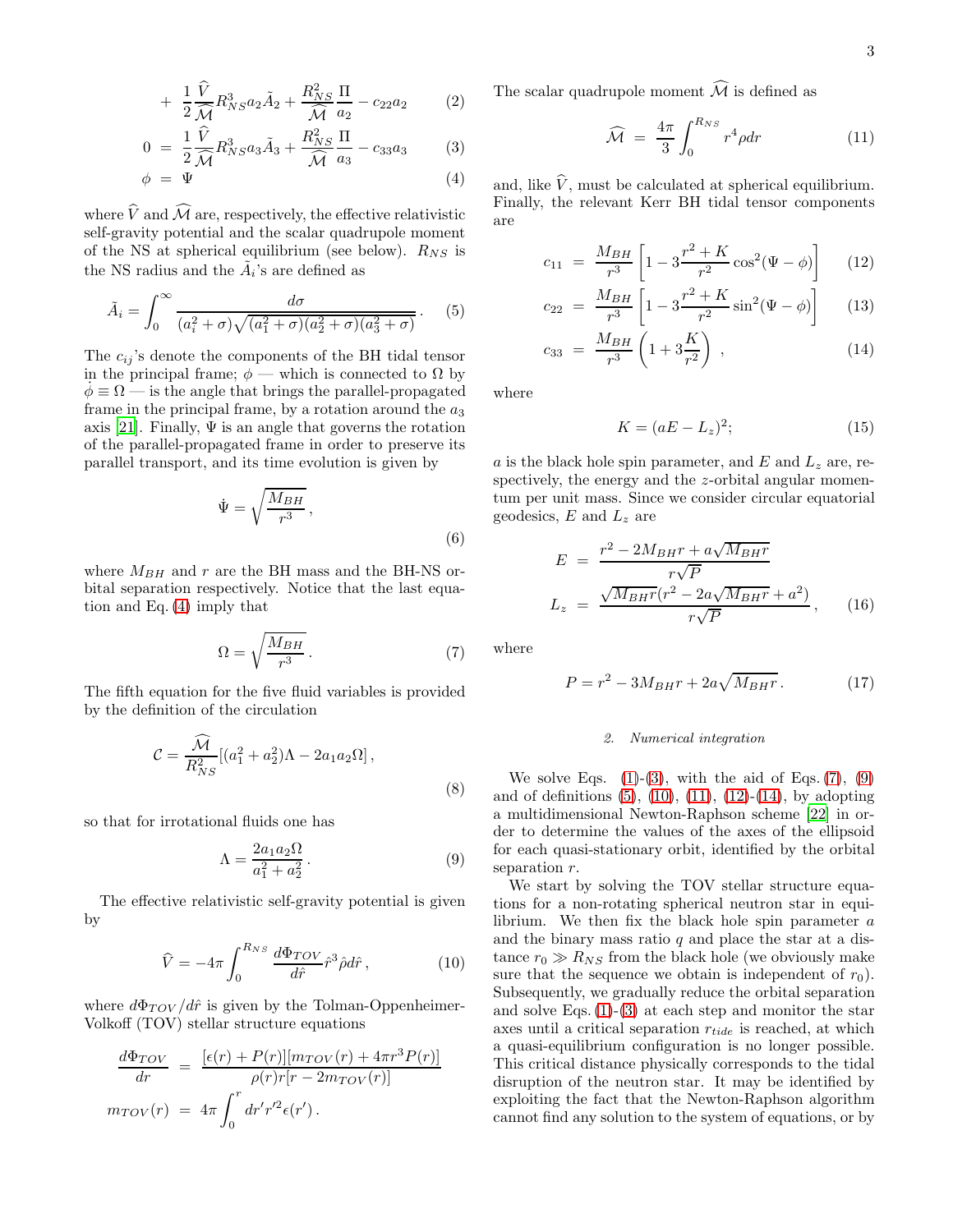calculating numerically the derivative  $\partial r_{norm}/\partial (a_2/a_1)$ , where

$$
r_{norm} = \frac{r}{R_{NS}} \left(\frac{M_{NS}}{M_{BH}}\right)^{1/3} \,,
$$

and keeping track of it since it tends to zero at tidal disruption: both methods yield the same values of  $r_{tide}$ . We mention that an alternative approach to evaluate  $r_{tide}$  in a Newtonian framework, based on the estimate of the Roche lobe radius, has been used in [\[23\]](#page-10-23). If the tidal disruption is not encountered, the quasi-equilibrium ends when the neutron star surface crosses the black hole horizon and hence the coalescence terminates with a plunge.

The quantity  $r_{tide}$  has to be compared with the value of the radius of the innermost stable circular orbit  $r_{ISCO}$ , which is determined by using the formulae derived in [\[24](#page-10-24)] for a point mass in the gravitational field of a Kerr BH:

<span id="page-3-1"></span>
$$
r_{ISCO} = M_{BH} \{3 + Z_2 \mp [(3 - Z_1)(3 + Z_1 + 2Z_2)]^{1/2}\}
$$
  
\n
$$
Z_1 = 1 + (1 - a^2/M_{BH}^2)^{1/3}
$$
  
\n
$$
\times [(1 + a/M_{BH})^{1/3} + (1 - a/M_{BH})^{1/3}]
$$
  
\n
$$
Z_2 = (3a^2/M_{BH}^2 + Z_1^2)^{1/2},
$$
\n(18)

where the upper (lower) sign holds for co- (counter-)rotating orbits. We remind the reader that if  $r_{tide} >$  $r_{ISCO}$  the star is disrupted before the merger starts, and the gravitational signal will exhibit a cutoff at a frequency  $\nu$ GW tide.

# <span id="page-3-0"></span>III. DETERMINATION OF THE CUTOFF FREQUENCY  $ν_{GW tide}$

To compute  $\nu_{GW tide}$ , we model the inspiral of the mixed binary by means of a post-Newtonian (PN) approach and truncate the inspiral when the orbital separation reaches  $r_{tide}$ ; we then read off the orbital frequency at the tidal disruption  $\nu_{orb~tide}$ : this is related to the GW frequency by  $\nu_{GW tide} = 2\nu_{orb\ tide}$ .

We follow a Hamiltonian approach. The conservative part of the two-body Hamiltonian is known up to order 3PN, e.g. [\[25](#page-10-25)]; however, we shall truncate it at 2PN order since we will use GW dissipation terms of order 2.5PN [\[26\]](#page-10-26). The PN-expanded Hamiltonian for the relative motion of the BH-NS binary is

$$
\mathcal{H}_{orb}^{Exp} = \mathcal{H}_N + \mathcal{H}_{PN} + \mathcal{H}_{2PN} + \mathcal{H}_{SO} + \mathcal{H}_{SS}, \quad (19)
$$

the single contributions being:

 $\mathbf{E}$ 

$$
\mathcal{H}_N = \frac{1}{2\mu} \left( P_r^2 + \frac{P_\varphi^2}{r^2} \right) - \frac{G_N \mu M_{Tot}}{r} \tag{20}
$$

$$
\mathcal{H}_{PN} = \frac{3\eta - 1}{8c^2\mu^3} \left( P_r^2 + \frac{P_\varphi^2}{r^2} \right)^2 \n- \frac{G_N M_{Tot}}{2c^2\mu r} \left\{ (3 + \eta) \left( P_r^2 + \frac{P_\varphi^2}{r^2} \right) + \eta P_r^2 \right\}
$$

$$
\frac{G_N^2 \mu M_{Tot}^2}{2c^2 r^2} \tag{21}
$$

$$
\mathcal{H}_{2PN} = \frac{1 - 5\eta + 5\eta^2}{16c^4\mu^5} \left( P_r^2 + \frac{P_\varphi^2}{r^2} \right)^3 \n+ \frac{G_N M_{Tot}}{8c^4\mu^3 r} \left[ (5 - 20\eta - 3\eta^2) \left( P_r^2 + \frac{P_\varphi^2}{r^2} \right)^2 \n- 2\eta^2 P_r^2 \left( P_r^2 + \frac{P_\varphi^2}{r^2} \right) - 3\eta^2 P_r^4 \right] \n+ \frac{G_N^2 M_{Tot}^2}{2c^4\mu r^2} \left[ (5 + 8\eta) \left( P_r^2 + \frac{P_\varphi^2}{r^2} \right) + 3\eta P_r^2 \right] \n- \frac{G_N^3 (1 + 3\eta)\mu M_{Tot}^3}{4c^4r^3} \tag{22}
$$

+

$$
\mathcal{H}_{SO} = \frac{G_N}{c^2 r^3} \mathbf{L} \cdot \left( 2 + \frac{3M_{NS}}{2M_{BH}} \right) \mathbf{J}_{BH}
$$
\n(23)

$$
\mathcal{H}_{SS} = \frac{G_N}{c^2 r^3} [3(\mathbf{J}_{BH} \cdot \mathbf{n})(\mathbf{J}_{BH} \cdot \mathbf{n})
$$

$$
- (\mathbf{J}_{BH} \cdot \mathbf{J}_{BH})] \frac{M_{NS}}{M_{BH}}
$$
(24)

where  $G_N$  is the gravitational constant, c is the speed of light,  $M_{Tot} = M_{BH} + M_{NS}$  is the total mass of the system,  $\mu = M_{BH} M_{NS} / M_{Tot}$  is its reduced mass,  $\eta = \mu / M_{Tot}$  is the symmetric mass ratio,  $P_r$  and  $P_\varphi$  are the conjugate variables of the orbital separation  $r$  and the orbit angle coordinate  $\varphi$ ,  $\mathbf{L} = \mathbf{r} \times \mathbf{P}$  is the orbital angular momentum and  $J_{BH}$  is the spin angular momentum of the black hole. The vectors **L** and  $\mathbf{J}_{BH}$  are both perpendicular to the orbit plane; the magnitude of the latter is equal to  $aM_{BH}$  and such vector is not evolved as a dynamic variable in order to follow the spirit of the affine model, according to which the presence of the NS does not influence the BH. The spin-orbit (SO) and spin-spin (SS) contributions to  $\mathcal{H}_{orb}^{Exp}$  therefore reduce to

$$
\mathcal{H}_{SO} = \frac{G_N}{c^2 r^2} \sqrt{P_r^2 + \frac{P_\varphi^2}{r^2}} \left(2 + \frac{3M_{NS}}{2M_{BH}}\right) J_{BH} \quad (25)
$$

and

$$
\mathcal{H}_{SS} = \frac{2G_N}{c^2 r^3} \frac{M_{NS}}{M_{BH}} J_{BH}^2. \tag{26}
$$

The dynamics described by this Hamiltonian is supplied with GW dissipation by means of the 2.5PN nonconservative terms

$$
f_r = -\frac{8G_N^2}{15c^5\eta r^2} \left( 2P_r^2 + \frac{6P_\varphi^2}{r^2} \right) \tag{27}
$$

$$
f_{\varphi} = -\frac{8G_N^2}{3c^5} \frac{P_r P_{\varphi}}{\eta r^4} \tag{28}
$$

$$
F_r = -\frac{8G_N^2}{3c^5} \frac{P_r}{r^4} \left( \frac{P_\varphi^2}{\eta r} - \frac{G_N \eta M_{Tot}^3}{5} \right) \tag{29}
$$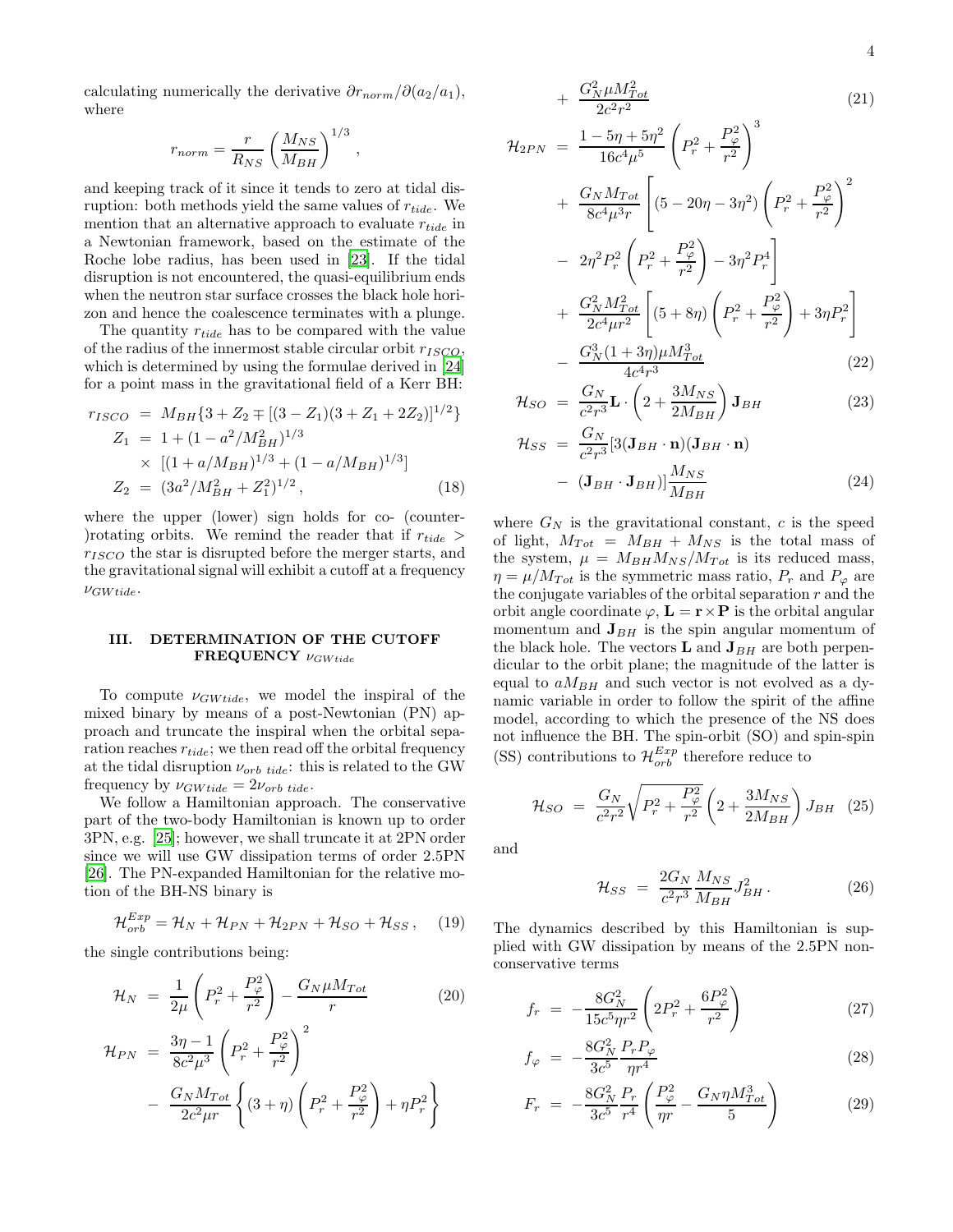$$
F_{\varphi} = -\frac{8G_N^2}{5c^5} \frac{P_{\varphi}}{\eta r^3} \left( \frac{2G_N \eta^2 M_{Tot}^3}{r} + \frac{2P_{\varphi}^2}{r^2} - P_r^2 \right) (30)
$$

to be included in the Hamilton equations of motion as

$$
\frac{dr}{dt} = \frac{\partial \mathcal{H}}{\partial P_r} + f_r \tag{31}
$$

$$
\frac{d\varphi}{dt} = \frac{\partial \mathcal{H}}{\partial P_{\varphi}} + f_{\varphi} \tag{32}
$$

$$
\frac{dP_r}{dt} = -\frac{\partial \mathcal{H}}{\partial r} + F_r \tag{33}
$$

$$
\frac{dP_{\varphi}}{dt} = -\frac{\partial \mathcal{H}}{\partial \varphi} + F_{\varphi}.
$$
 (34)

Within this Hamiltonian approach, once the binary orbit is evolved until  $r = r_{tide}$ , the GW cutoff frequency due to the NS tidal disruption  $\nu_{GW tide}$  is given by

$$
\nu_{GWtide} \equiv 2\nu_{orb\,\, tide} = \frac{P_{\varphi}}{\pi\mu r^2}\Big|_{r_{tide}}.\tag{35}
$$

# <span id="page-4-0"></span>IV. EQUATIONS OF STATE

The equation of state of matter at densities larger than the saturation density of nuclear matter,  $\rho_0 = 2.67 \cdot 10^{14}$ g/cm<sup>3</sup> , is uncertain. At these densities, which are typical of a neutron star core, neutrons can no longer be considered as non interacting particles, and different ways of modeling their interactions lead to a different composition, which may include heavy baryons, quarks etc.. All available EOSs of strongly interacting matter have been obtained within models based on the theoretical knowledge of the underlying dynamics and constrained, as much as possible, by empirical data. Modern EOSs are derived within two main, different approaches: nonrelativistic nuclear many-body theory (NMBT) and relativistic mean field theory (RMFT). As representative of NMBT we choose two EOSs named APR2 and BBS1. For APR2 matter consists of neutrons, protons, electrons and muons  $(n, p, e, \mu)$  in weak equilibrium. The Hamiltonian includes two- and three- nucleon interaction terms; the two-nucleon term is the Argonne  $v_{18}$  potential [\[27\]](#page-10-27), the three-nucleon term is the Urbana IX potential [\[28\]](#page-10-28). The many-body Schrödinger equation is solved using a variational approach [\[29](#page-10-29), [30](#page-10-30)]. The calculations include relativistic corrections to the two-nucleon potential, arising from the boost to a frame in which the total momentum of the interacting pair is non-vanishing. These corrections are necessary to use phenomenological potentials, describing interactions between nucleons in their center of mass frame, in a locally inertial frame associated with the star. The maximum mass for this EOS is  $M_{max} = 2.20 M_{\odot}.$ 

The matter composition of BBS1 is the same as in the APR2 model. The EOS is obtained using a slightly different Hamiltonian, including the Argonne  $v_{18}$  twonucleon potential and the Urbana VII three-nucleon potential [\[31](#page-10-31)]. The ground state energy is calculated using G-matrix perturbation theory [\[32\]](#page-10-32). The maximum mass is  $M_{max} = 2.01 M_{\odot}$ .

As representative of the RMFT approach, we choose the EOSs named BGN1H1, GNH3 and BPAL.

The Balberg-Gal (BGN1H1) EOS [\[33](#page-10-33)] describes matter consisting of neutrons, protons, electrons, muons and hyperons  $(\Sigma, \Lambda \text{ and } \Xi)$  in equilibrium. The effective potential parameters are tuned in order to reproduce the properties of nuclei and hypernuclei according to high energy experiments. This EOS is a generalization of the Lattimer-Swesty EOS [\[34](#page-10-34)], which does not include hyperons. The maximum mass is  $M_{max} = 1.63 M_{\odot}$ .

The Glendenning (GNH3) EOS [\[35](#page-10-35)] considers  $n, p, e, \mu$ up to a certain density  $\rho_H \simeq 2\rho_0$ ; beyond this point, additional baryon states (such as the  $\Delta$  and the hyperons  $(\Lambda, \Sigma, \Xi)$  and the mesons  $\pi, \sigma, \rho, \omega, K, K^*$  are introduced. Below the hadronization density  $\rho_H$  the EOS is very stiff but causal; the appearance of hyperons strongly softens the EOS because they are more massive than nucleons and when they start to fill their Fermi sea they are slow and replace the highest energy nucleons. The maximum mass is  $M_{max} = 1.96 M_{\odot}$ .

The three EOSs BPAL12, BPAL22 and BPAL32, are derived using a density dependent nucleon-nucleon effective interaction (as for Skyrme nuclear interactions) [\[36\]](#page-10-36). Matter is composed of  $n, p, e, \mu$  in weak equilibrium, no hyperons are present and the EOS parameters are fixed to reproduce the saturation properties of nuclear matter. BPAL12 is particularly soft, with a nuclear incompressibility  $k = 120$  MeV. Since the empirical value commonly accepted ranges within  $k \in (220 - 270)$ MeV, it is clear that BPAL12 has to be considered as an EOS soft extreme, but still compatible with astrophysical observations, since the maximum mass it predicts is  $M_{max} = 1.45 M_{\odot}$ . BPAL22 and BPAL32 are two different versions of the BPAL EOS, corresponding to more realistic values of  $k$ :  $k = 180$  MeV for BPAL22, with a maximum mass  $M_{max} = 1.72 M_{\odot}$ , and  $k = 240$  MeV for BPAL32, with a maximum mass  $M_{max} = 1.93 M_{\odot}$ . At a density of about one half of the nuclear saturation density we match the EOS of the core with a crust, which is composed of three layers; the inner layer is the Douchin-Haensel (SLy4) crust [\[37](#page-11-0), [38\]](#page-11-1); for  $10^8 < \rho < 10^{11}$  g/cm<sup>3</sup> and for  $\rho < 10^8$  g/cm<sup>3</sup>, we use, respectively the Haensel-Pichon (HP94) EOS [\[39\]](#page-11-2), and the Baym-Pethick-Sutherland (BPS) EOS [\[40\]](#page-11-3).

In Fig. [1](#page-5-1) we show the mass-radius diagram for the selected EOSs. They clearly exhibit very different behaviours. To some extent, BPAL12 and GNH3 can be considered, respectively, as soft and hard extremes. APR2 has a wide mass interval where the radius is almost insensitive to mass variations; BGN1H1 also shows this feature, albeit for a more restricted mass interval, whereas the BPAL and GNH3 EOSs do not. BGN1H1, on the other hand, has a sudden softening which does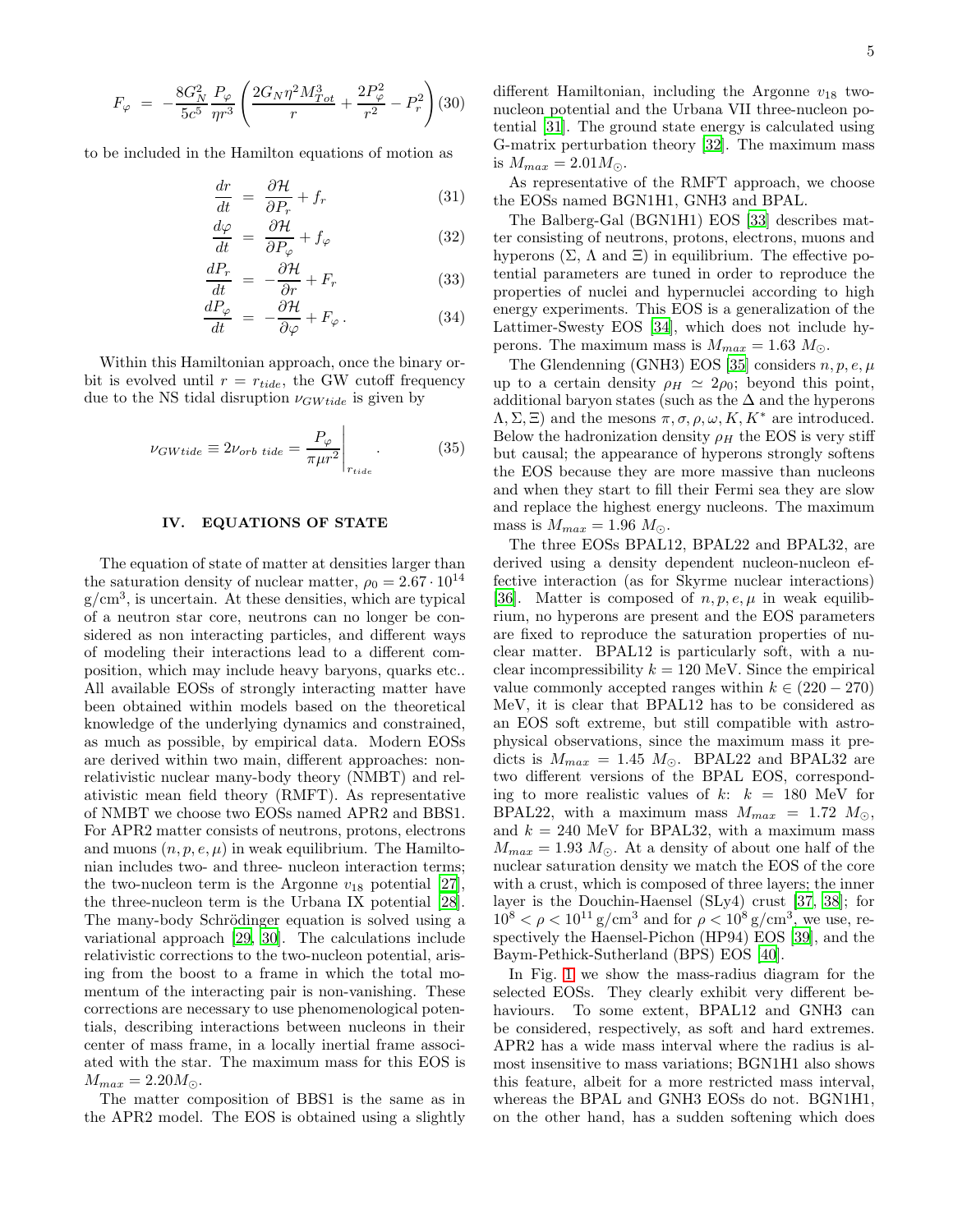

<span id="page-5-1"></span>FIG. 1: (Color online) The neutron star mass is plotted versus the stellar radius for the EOSs used in this paper.

not characterise the other three equations of state; this softening is due to the appearance of hyperons in the core of the neutron star above a critical central density.

## <span id="page-5-0"></span>V. ERROR BAR ON  $R_{NS}$  AND ON  $\nu_{GW tide}$

Let us suppose that in a BH-NS coalescence the neutron star is disrupted before reaching the ISCO, and that the gravitational wave interferometers detect the emitted signal which, as discussed in previous sections, has the form of a chirp truncated at the frequency  $\nu_{GW tide}$ . With a suitable data analysis, the values of the symmetric mass ratio  $\eta = M_{BH} \dot{M}_{NS} / (M_{BH} + M_{NS})^2$  and of the chirp mass  $\mathcal{M} = \eta^{3/5} (M_{BH} + M_{NS})$  can be extracted from the data with a certain error. These errors have been evaluated for non-spinning compact binary sources, including up to 3.5PN terms, in [\[41\]](#page-11-4),[\[42\]](#page-11-5). For instance, they are displayed in Fig. 12 of [\[42](#page-11-5)], which shows the one-sigma fractional errors in  $\mathcal M$  and  $\eta$  for non-spinning binary black hole sources as a function of the total mass of the system. These errors reduce when the dynamical evolution of spins is included, so that they may be regarded as upper limits. Since a similar analysis has not been performed in the BH-NS case, in what follows we shall adopt these errors as appropriate also for mixed binaries. In the following we shall consider neutron stars whose mass is in the range  $1.2 - 1.6$  solar masses and mass ratios from 3 to 15, therefore the total mass will range within  $\sim 5 - 26$  M<sub>☉</sub>. In this region the fractional error on  $\mathcal M$  is smaller than  $\sim 10^{-3}$  and of the order of  $\sim 1-3 \cdot 10^{-2}$  for  $\eta$ . These data refer to advanced LIGO assuming the source at a fixed distance of 300 Mpc.

Since in our case the mass parameters of the binary are the neutron star mass and the mass ratio, we express

TABLE I: Absolute errors on the neutron star mass and on the mass ratio.  $\Delta q$  is independent of the neutron star mass.  $\Delta M_{NS}$  is expressed in solar mass units.

<span id="page-5-2"></span>

|                  |               |                 | $1.2 M_{\odot}$ 1.4 $M_{\odot}$ 1.6 $M_{\odot}$ |                 |
|------------------|---------------|-----------------|-------------------------------------------------|-----------------|
| $\boldsymbol{q}$ | $\Delta q$    | $\Delta M_{NS}$ | $\Delta M_{NS}$                                 | $\Delta M_{NS}$ |
| 3 <sup>1</sup>   | 0.12          | 0.02            | 0.03                                            | 0.03            |
|                  | $5\vert 0.15$ | 0.017           | 0.02                                            | 0.02            |
|                  | 10 0.24       | 0.013           | 0.015                                           | 0.018           |
|                  | 15 0.34       | 0.012           | 0.015                                           | 0.017           |

 $\mathcal M$  and  $\eta$  as

$$
\eta = \frac{q}{(1+q)^2}, \qquad \mathcal{M} = \frac{M_{NS}q^{3/5}}{(1+q)^{1/5}}.\tag{36}
$$

By propagating the errors we find the following expressions for the one-sigma fractional errors in the neutron star mass and in the mass ratio:

$$
\frac{\Delta q}{q} = \frac{q+1}{q-1} \frac{\Delta \eta}{\eta} \tag{37}
$$

$$
\frac{\Delta M_{NS}}{M_{NS}} = \frac{\Delta \mathcal{M}}{\mathcal{M}} + \frac{2q+3}{5(q-1)} \frac{\Delta \eta}{\eta}.
$$
 (38)

The absolute error on  $M_{NS}$  and q for the binaries we consider are given in Table [I.](#page-5-2) We shall now discuss how the errors which affect the estimate of the binary parameters influence the evaluation of the neutron star radius and of  $\nu_{GW tide}$ . Since we do not know the error on the black hole angular momentum, in what follows we shall assume that, with an accurate post-detection data analysis,  $a/M_{BH}$  could be measured with a 10% accuracy. As an example, let us suppose that the neutron star mass and the mass ratio measured from a detected signal are, say, 1.4  $M_{\odot}$  and 5, respectively, plus or minus the corresponding error which can be found in Table [I.](#page-5-2) In Fig. [2](#page-6-1) we plot the neutron star radius versus  $\nu_{GW tide}$ , evaluated as explained in section [III,](#page-3-0) for any possible combination of the following data:

$$
M_{NS} = (1.4 \pm 0.02) M_{\odot}, \frac{a}{M_{BH}} = 0.5 \pm 0.05, q = 5 \pm 0.15,
$$
\n(39)

and for a given EOS, for instance BPAL12.

The data are spread in a region which can be identified by a vertical and a horizontal error bar, indicated as a red cross in the figure: the vertical error corresponds to the maximum and minimum values of the neutron star mass. The horizontal error is identified by the points  $(M_{NS} \Delta M_{NS}, q + \Delta q, a_{min}$ ) and  $(M_{NS} + \Delta M_{NS}, q - \Delta q, a_{max})$ . In the following figures, where we will show the graphs of  $R_{NS}$  versus  $\nu_{GW tide}$  for different values of the binary parameters and for different EOSs, we shall plot directly the cross, determined as in Fig. [2.](#page-6-1)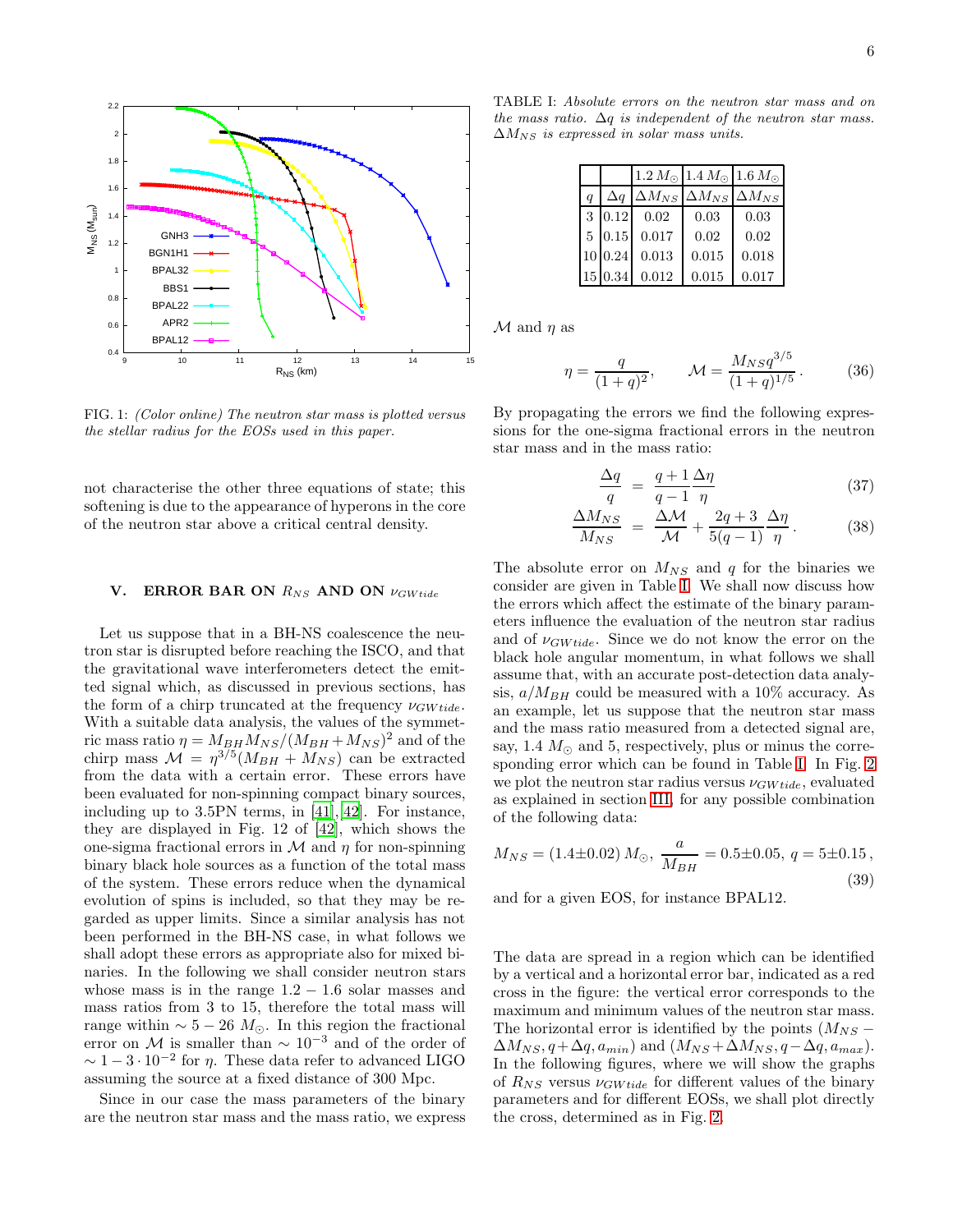

<span id="page-6-1"></span>FIG. 2: (Color online) The NS radius is plotted versus  $\nu_{GW tide}$  for any possible combination of the following data:  $M_{NS} = 1.4 \pm 0.02$   $M_{\odot}$ ,  $a/M_{BH} = 0.5 \pm 0.05$ ,  $q = 5 \pm 0.15$ , and for the EOS BPAL12. The horizontal and vertical spread of the data identify the error bars (red cross).

#### <span id="page-6-0"></span>VI. RESULTS

The results of our calculations are summarised in the Figs. [3-](#page-6-2)[9.](#page-9-0)

In Fig. [3](#page-6-2) we plot the NS radius,  $R_{NS}$ , versus the cutoff frequency,  $\nu_{GW tide}$ , for a black hole with angular momentum  $a/M_{BH} = 0.9 \pm 0.09$ , and for a neutron star with mass  $M_{NS} = 1.4 M_{\odot} \pm \Delta M_{NS}$  in Fig. [3\(](#page-6-2)a), and  $M_{NS} = 1.2 M_{\odot} \pm \Delta M_{NS}$  in Fig. [3\(](#page-6-2)b). The data are plotted for different values of the mass ratio  $q \pm \Delta q$  (we omit writing " $\pm \Delta q$ " in the figures) and for the considered EOSs. The values of  $\Delta M_{NS}$  and  $\Delta q$  are given in Table [I.](#page-5-2) For each value of  $q$ , the continuous black lines are parabolic fits of the data corresponding to each EOS. Fig. [3](#page-6-2) shows that, for a given EOS, as q increases  $\nu_{GW tide}$ decreases. Moreover, for  $q = 15$  the data corresponding to the EOSs BBS1, BPAL22, APR2, BPAL12 are missing. This behaviour is easily understood if we plot the radius at which disruption occurs,  $r_{tide}$ , versus  $\nu_Gw_{tide}$ for different values of  $q$ . For instance, in Fig. [4](#page-7-0) this plot is done for  $M_{NS} = 1.4$   $M_{\odot}$  and  $a/M_{BH} = 0.9$  for the EOSs BGN1H1 and BPAL12. For comparison, we also plot the value of  $r_{ISCO}$ , given by Eqs. [\(18\)](#page-3-1), versus the frequency  $\nu_{GW\ ISCO}$  of the gravitational signal emitted when a point mass of mass  $M = M_{NS}$ , orbiting around a Kerr black hole of mass  $M_{BH} = qM$  and angular momentum  $a/M_{BH} = 0.9$ , reaches  $r_{ISCO}$ . For the BGN1H1 star (upper curve) we see that  $r_{tide}$  is larger than  $r_{ISCO}$ for all values of  $q$ ; thus the GW signal emitted by these systems will exhibit a frequency cutoff at  $\nu_GW_{tide}$ . Moreover, as q increases the value of  $r_{tide}$  increases, i.e. the star is disrupted at larger distances from the black hole. As a consequence  $\nu_{GW tide}$  is a decreasing function of q,



<span id="page-6-2"></span>FIG. 3: (Color online)  $R_{NS}$  is plotted versus  $\nu_{GW tide}$ , for a black hole with angular momentum  $a/M_{BH} = 0.9 \pm 0.09$  and a neutron star with mass  $M_{NS} = 1.4 M_{\odot} \pm \Delta M_{NS}$  (upper panel) and  $M_{NS} = 1.2 M_{\odot} \pm \Delta M_{NS}$  (lower panel). The data are plotted for different values of the mass ratio  $q \pm \Delta q$  and for the EOSs considered in section [IV.](#page-4-0) The values of  $\Delta M_{NS}$ and ∆q are given in Table [I.](#page-5-2) Black continuous lines are the parabolic fits of the data corresponding to each EOS at fixed q.

as shown in Fig. [3](#page-6-2) for all EOSs.

A similar behaviour is shown by the EOS BPAL12 (middle curve) up to  $q = 10$ . At that point the curve  $r_{tide}$ versus- $\nu_{GW tide}$  crosses the lower curve  $r_{ISCO}$ -versus- $\nu_{GW\ ISCO}$ , and for larger q  $r_{tide}$  becomes smaller than  $r_{ISCO}$ ; this means that, for  $q > 10$ , the BPAL12 star would be disrupted after reaching the ISCO and the emitted signal would not exhibit a frequency cutoff. For this reason the part of curve between the points corresponding to  $q = 10$  and  $q = 15$  is indicated as a dashed line. Going back to Fig. [3,](#page-6-2) the above discussion clarifies why for  $q = 15$  the data for the EOSs BBS1, BPAL22, APR2 and BPAL12 are missing: the star merges with the black hole without being disrupted, and there is no frequency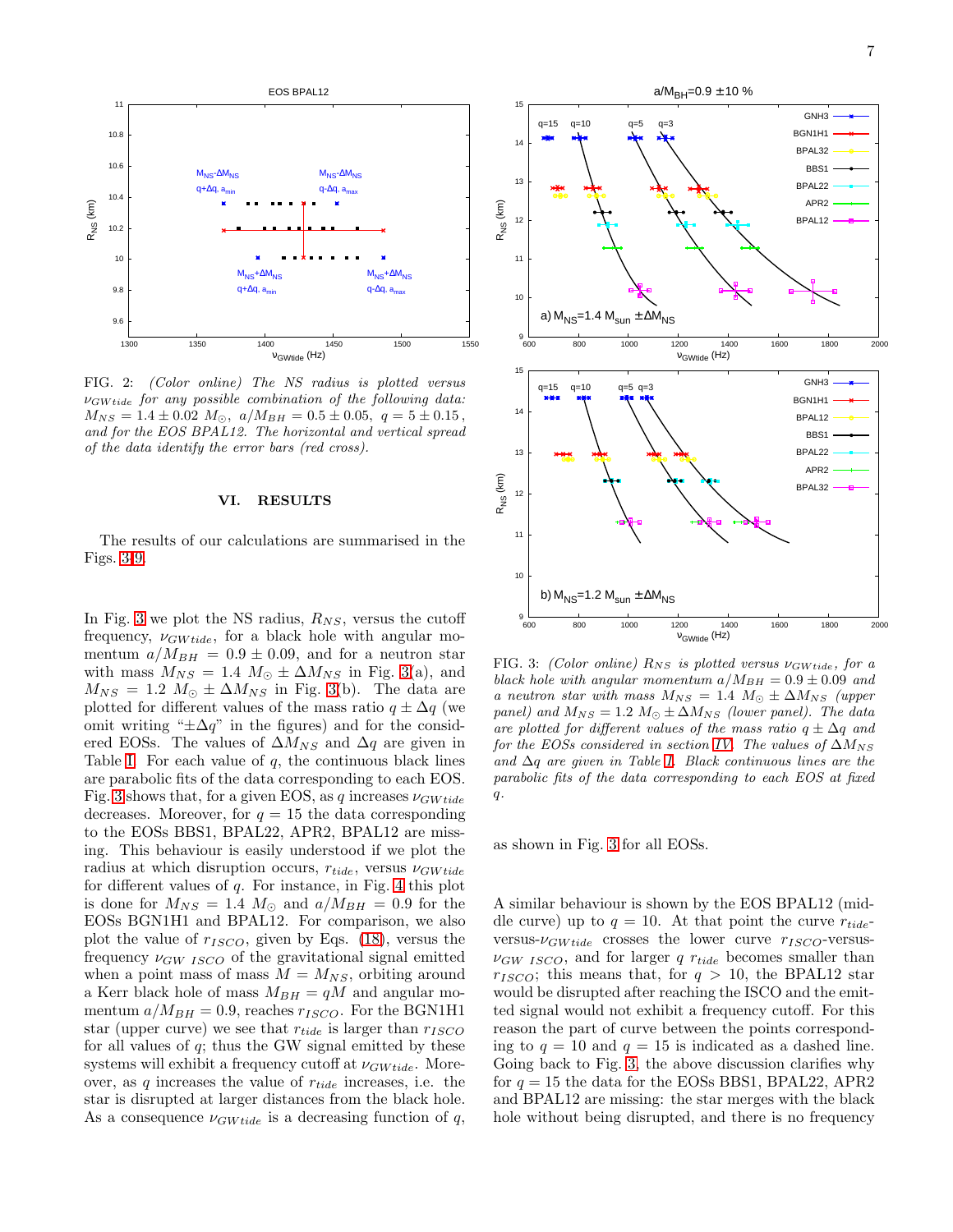

<span id="page-7-0"></span>FIG. 4: (Color online) The tidal disruption radius,  $r_{tide}$ , is plotted versus  $\nu_{GW tide}$  for the EOSs BGN1H1 (upper curve) and BPAL12 (middle curve), assuming  $M_{NS} = 1.4 M_{\odot}$  and  $a/M_{BH} = 0.9$ . The numbers label points corresponding to different values of q. For the same values of q we also plot the value of  $r_{ISCO}$  (lower curve) versus the corresponding frequency  $\nu_{GW}$  isco (see text). The dashed part of the curve for BPAL12 refers to values of q for which the star is not disrupted before the ISCO, i.e. for which  $r_{tide} < r_{ISCO}$ .

cutoff in the emitted GW signal.

In Fig. [3](#page-6-2) we also notice that the vertical errors are always much smaller than the horizontal ones, except for the EOS BPAL12, when  $M_{NS} = 1.4 M_{\odot} \pm \Delta M_{NS}$ . The reason is that the vertical error is due to the error on the neutron star mass, which we recall is of the order of a few percent; the curves corresponding to the different EOSs in the mass-radius diagram of Fig. [1](#page-5-1) show that, for  $M_{NS} = 1.4 M_{\odot}$  or  $M_{NS} = 1.2 M_{\odot}$ , the stellar radius does not change significantly for such a small change in  $M_{NS}$ . However,  $M_{NS} = 1.4 M_{\odot}$  is close to the maximum mass of the BPAL12 EOS, and in its neighborhood the mass-radius curve is almost flat. For this EOS even a small change in the mass corresponds to a significant change in the radius.

Fig. [3\(](#page-6-2)b) shows that, when  $M_{NS}$  = 1.2 $M_{\odot}$   $\pm$  $\Delta M_{NS}$ , for the pairs of EOSs (BBS1, BPAL22) and (APR2,BPAL12) the data nearly coincide. The reason is that, as shown in Fig. [1,](#page-5-1) for  $M_{NS} = 1.2 M_{\odot}$  the stars corresponding to these pairs of EOSs have nearly the same radius. For the same reason the values of  $\nu_{GW tide}$ for BGN1H1 and BPAL32 are very close.

In Fig. [5](#page-7-1) the same quantities of Fig. [3](#page-6-2) are plotted for a larger mass,  $M_{NS} = 1.6 M_{\odot} \pm \Delta M_{NS}$ . The data for the EOS BPAL12 are missing because the maximum mass allowed by this EOS is  $M_{max} = 1.45 M_{\odot}$ . A compari-son with Fig. [3\(](#page-6-2)a) shows that, for  $M_{NS} = 1.6 M_{\odot}$ , the data for the EOS BGN1H1 move at the bottom of the figure, i.e. for these masses the NS radius is smaller than that given by the other EOSs, as can also be seen from



<span id="page-7-1"></span>FIG. 5: (Color online) The same plot as in Fig. [3,](#page-6-2) but for  $M_{NS} = 1.6 M_{\odot} \pm \Delta M_{NS}.$ 

Fig. [1;](#page-5-1) moreover, the vertical error bars are larger, because for this EOS  $M_{NS} = 1.6 M_{\odot}$  is very close to the maximum mass, where the mass-radius curve is nearly flat (see Fig. [1\)](#page-5-1).

In Fig. [6](#page-8-0) the same quantities of Fig. [3](#page-6-2) are plotted for a black hole with angular momentum  $a/M_{BH}$  =  $0.5 \pm 0.05$ . Fig. [6\(](#page-8-0)a) refers to a neutron star with mass  $M_{NS} = 1.4 M_{\odot} \pm \Delta M_{NS}$ , whereas in Fig. [6\(](#page-8-0)b)  $M_{NS} = 1.2 M_{\odot} \pm \Delta M_{NS}$ . The data for  $q = 10$  and 15 are missing because no disruption occurs for the considered EOS: tidal disruption is favoured by large values of the black hole angular momentum.

If we compare this figure with Fig. [3](#page-6-2) we see that, for a given mass and EOS, the value of the cutoff frequency is smaller if the black hole angular momentum decreases. This means that the tidal disruption radius  $r_{tide}$  increases as a decreases. It should be noted that for a fixed value of  $M_{NS}$  and of q  $r_{ISCO}$  also increases as a decreases; it increases faster than  $r_{tide}$ , therefore there exists a critical value of the black hole angular momentum below which the star is not disrupted before the ISCO. In a similar way, for fixed  $a$ ,  $M_{NS}$  and EOS, there exists a critical value of  $q$  above which no disruption occurs. As an ex-ample, in Table [II](#page-8-1) we give the values of  $q_{max}$  and the corresponding  $\nu_{GW tide}$ , which is the minimum value of the cutoff frequency to be expected, for the binaries considered in Figs. [3](#page-6-2) and [6.](#page-8-0)

A direct comparison of the effect of the angular momentum on  $\nu_{GW tide}$  is displayed in Fig. [7](#page-8-2) where the plot of  $R_{NS}$  versus  $\nu_{GW tide}$  is done for  $M_{NS} = 1.4 M_{\odot} \pm \Delta M_{NS}$ ,  $q = 3 \pm \Delta q$  and for  $a/M_{BH} = 0.9 \pm 10\%$  and  $0.5 \pm 10\%$ . We see that the effect is small, but not negligible.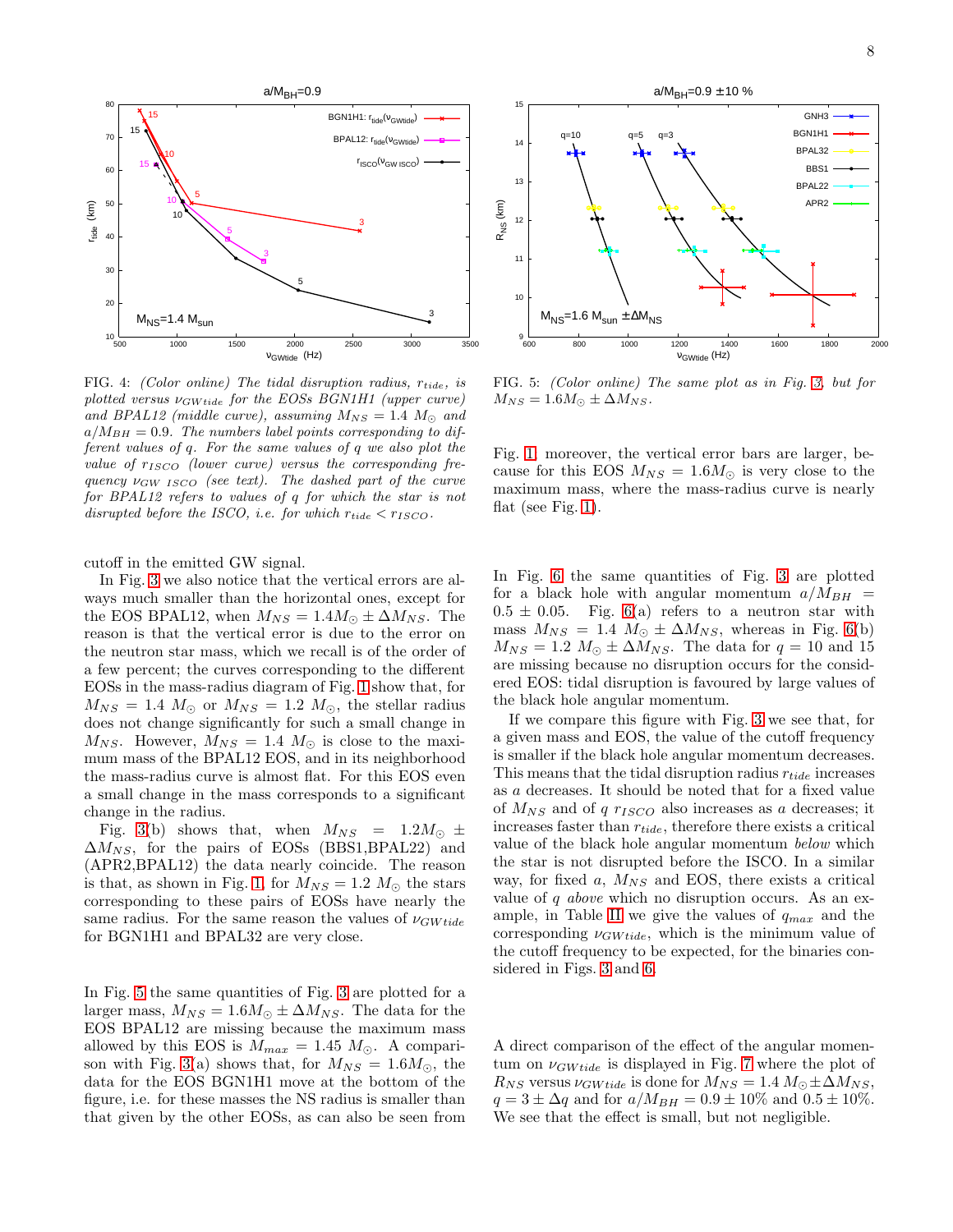

<span id="page-8-0"></span>FIG. 6: (Color online) The same plot as in Fig. [3](#page-6-2) for a black hole with angular momentum  $a/M_{BH} = 0.5 \pm 0.05$ . The data for  $q = 10$  and 15 are missing because no disruption occurs for the considered EOSs.

An interesting feature common to the Figs. [3,](#page-6-2) [5](#page-7-1) and [6](#page-8-0) is that, for the considered EOSs, all data are well fitted by a parabolic fit.

It should be noted that the fit proposed by Vallisneri in ref. [\[13](#page-10-12)], i.e.

<span id="page-8-3"></span>
$$
\frac{R_{NS}}{M_{NS}^{1/3}M_{BH}^{2/3}} \approx \begin{cases} 0.145(\tilde{\nu}M_{BH})^{-0.71} & \text{for } \tilde{\nu}M_{BH} \lesssim 0.045\\ 0.069(\tilde{\nu}M_{BH})^{-0.95} & \text{for } \tilde{\nu}M_{BH} \gtrsim 0.045 \end{cases}
$$
(40)

(where  $\tilde{\nu} \equiv \nu_{GW tide}$ ) for  $M_{NS} = 1.4$   $M_{\odot}$  and  $M_{BH} =$  $(2.5-80)$   $M_{\odot}$ , predicts values of  $R_{NS}$  and  $\nu_{GW tide}$  largely different from those we find, as shown in Fig. [8.](#page-9-1) In particular we see that, for a given value of the NS mass, of the radius (i.e. of the stellar compactness) and of the mass ratio, the value of  $\nu_{GW tide}$  evaluated in [\[13](#page-10-12)] is systematically smaller than the value we find. This happens for a number of reasons. For instance, let us consider two binary systems having a black hole of the

<span id="page-8-1"></span>

| <b>EOS</b>                                                          | $a/M_{BH} = 0.5$<br>$1.2 M_{\odot}$ |                  | 1.4 $M_{\odot}$ |                  |  |  |  |
|---------------------------------------------------------------------|-------------------------------------|------------------|-----------------|------------------|--|--|--|
|                                                                     | $q_{max}$                           | $\nu_{min}$ (Hz) | $q_{max}$       | $\nu_{min}$ (Hz) |  |  |  |
| GNH3                                                                | 9.4                                 | 780              | 7.5             | 840              |  |  |  |
| BGN1H1                                                              | 8.4                                 | 878              | 6.7             | 942              |  |  |  |
| BPAL <sub>32</sub>                                                  | 8.2                                 | 899              | 6.6             | 967              |  |  |  |
| BBS1                                                                | 7.6                                 | 966              | 6.1             | 1032             |  |  |  |
| BPAL <sub>22</sub>                                                  | 7.6                                 | 968              | 5.8             | 1084             |  |  |  |
| APR2                                                                | 6.9                                 | 1068             | 5.6             | 1128             |  |  |  |
| BPAL12                                                              | 6.6                                 | 1116             | 4.6             | 1375             |  |  |  |
| $a/M_{BH}=0.9$                                                      |                                     |                  |                 |                  |  |  |  |
| GNH3                                                                | 23.2                                | 559              | 18.5            | 596              |  |  |  |
| BGN1H1                                                              | 20.6                                | 628              | 16.5            | 667              |  |  |  |
| BPAL <sub>32</sub>                                                  | 20.1                                | 642              | 15.9            | 690              |  |  |  |
| BBS1                                                                | 18.8                                | 686              | 15.1            | 726              |  |  |  |
| BPAI.22                                                             | 18.9                                | 689              | 14.4            | 759              |  |  |  |
| APR2                                                                | 17.0                                | 757              | 13.8            | 793              |  |  |  |
| BPAL12                                                              | 16.2                                | 790              | 11.3            | 960              |  |  |  |
| $q=3 \pm \Delta q$<br>$M_{NS}$ =1.4 $M_{sun}$ $\pm \Delta M_{NS}$ , |                                     |                  |                 |                  |  |  |  |



<span id="page-8-2"></span>FIG. 7: (Color online) The plot of  $R_{NS}$  versus  $\nu_{GW tide}$  is done for the same NS mass,  $M_{NS} = 1.4 M_{\odot} \pm \Delta M_{NS}$ , the same mass ratio  $q = 3 \pm \Delta q$ , and two different values of the angular momentum,  $a = 0.9 \pm 10\%$  and  $a = 0.5 \pm 10\%$ .

same mass and a neutron star with the same mass and compactness; in one case the NS structure is computed using the equations of Newtonian gravity and an  $n = 1$ polytropic EOS, in the other case using the TOV equations and one of the EOS we consider in this paper. If we evaluate the value of  $r_{tide}$  for the first system using the affine approach in Newtonian gravity as in [\[13](#page-10-12)], and for the second system using our improved affine approach,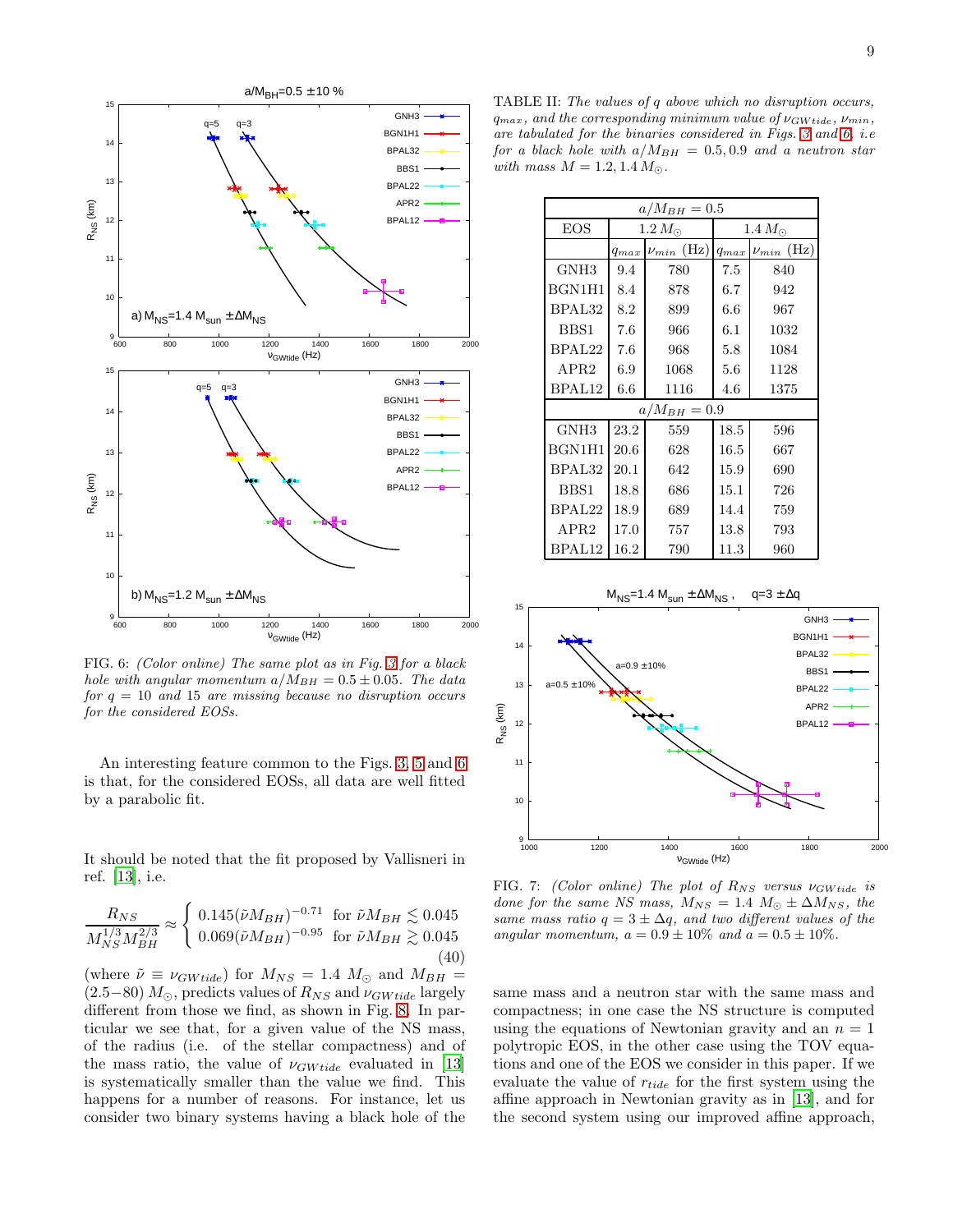

<span id="page-9-1"></span>FIG. 8: (Color online) The data of Fig. [3](#page-6-2) are compared to the fit given in Eq. [40](#page-8-3)  $\left[13\right]$ .

TABLE III: The parameters  $\alpha, \beta, \gamma$  of our parabolic fits.  $\alpha$  is in km,  $\beta$  in km/Hz,  $\gamma$  in km/Hz<sup>2</sup>.

<span id="page-9-2"></span>

|                  | $a/M_{BH} = 0.5$ |                                                   |                                                                                |                 |                                           |                      |  |  |  |  |  |
|------------------|------------------|---------------------------------------------------|--------------------------------------------------------------------------------|-----------------|-------------------------------------------|----------------------|--|--|--|--|--|
|                  |                  | $1.2 M_{\odot}$                                   |                                                                                | $1.4 M_{\odot}$ |                                           |                      |  |  |  |  |  |
| $\boldsymbol{q}$ | $\alpha$         |                                                   |                                                                                | $\alpha$        |                                           |                      |  |  |  |  |  |
| 3                |                  | $34.7$ -2.8·10 <sup>-2</sup> 8.1·10 <sup>-6</sup> |                                                                                |                 | 32.4 $\sim$ -2.3.10 <sup>-2</sup>         | $5.5 \cdot 10^{-6}$  |  |  |  |  |  |
| 5                |                  |                                                   | $38.5$ - 3.6 $\cdot 10^{-2}$ 11.9 $\cdot 10^{-6}$                              |                 | $35.3$ -2.9.10 <sup>-2</sup>              | $7.5 \cdot 10^{-6}$  |  |  |  |  |  |
|                  | $a/M_{BH}=0.9$   |                                                   |                                                                                |                 |                                           |                      |  |  |  |  |  |
| 3                |                  |                                                   | $ 33.2 $ -2.5·10 <sup>-2</sup> 6.9·10 <sup>-6</sup> 31.7 -2.1·10 <sup>-2</sup> |                 |                                           | $5.0 \cdot 10^{-6}$  |  |  |  |  |  |
| 5                |                  |                                                   | $37.1$ -3.3 $\cdot 10^{-2}$ $10.2 \cdot 10^{-6}$ 37.4 -3.2 $\cdot 10^{-2}$     |                 |                                           | $9.0 \cdot 10^{-6}$  |  |  |  |  |  |
| 10               |                  |                                                   | $ 50.0 $ -6.7·10 <sup>-2</sup> $ 27.7 \cdot 10^{-6} $ 56.3                     |                 | $-8.0 \cdot 10^{-2}$ 34.5 $\cdot 10^{-6}$ |                      |  |  |  |  |  |
|                  |                  |                                                   | $15 47.9  - 7.1 \cdot 10^{-2}  32.4 \cdot 10^{-6}  189.8 $                     |                 | $-0.47$                                   | $31.4{\cdot}10^{-5}$ |  |  |  |  |  |

we will always find  $r_{tide\ Newtonian} > r_{tide\ improved}$ . As a consequence the value of  $\nu_{GW tide}$  evaluated by the Newtonian approach will be smaller than that evaluated with our improved approach. Furthermore, given the value of  $r_{tide}$ , in [\[13](#page-10-12)]  $\nu_{GW tide}$  is calculated using the formula for a point mass moving on a circular orbit in Kerr spacetime, while we compute this quantity using the 2.5 Post Newtonian equations describing the orbital evolution of a binary system. This introduces a further difference which makes our  $\nu_{GW tide}$  larger than that evaluated with the geodesic approximation, and the difference increases when we consider small values of the mass ratio  $q$ , as shown in Fig. [8.](#page-9-1)

The parameters  $\alpha, \beta, \gamma$  of our parabolic fits

$$
R_{NS} = \alpha + \beta \nu_{GWtide} + \gamma \nu_{GWtide}^2 \,, \tag{41}
$$

where  $R_{NS}$  is expressed in km and  $\nu_{GW tide}$  in Hz, are given in Table [III.](#page-9-2)

We shall now discuss how the results of this paper could be used to estimate the radius of the star and to gain information on the equation of state, using gravitational wave detection.



<span id="page-9-0"></span>FIG. 9: (Color online)  $R_{NS}$  versus  $\nu_{GW tide}$  is plotted for  $M_{NS} = 1.4 M_{\odot} \pm \Delta M_{NS}$ ,  $q = 5 \pm \Delta q$  and  $a/M_{BH} = 0.9 \pm 0.09$ . The black continuous lines are the parabolic fits of the extreme points of the horizontal error bar for each EOS. The vertical dashed line corresponds to the supposed detected value of  $\nu_{GW tide}$ . The two horizontal dashed lines identify the uncertainty on the evaluation of  $R_{NS}$ .

Let us assume that a gravitational wave signal has been detected and exhibits a frequency cutoff at, say,  $\nu_{GW tide} = 1200$  Hz. A suitable data analysis on the chirp part of the signal allows to determine the neutron star mass, the mass ratio, with the corresponding uncertainty given in Table [I,](#page-5-2) and the black hole angular momentum with, say, an error of about 10%. Let us suppose that their values are  $M_{NS} = 1.4 M_{\odot} \pm \Delta M_{NS}$ ,  $q = 5 \pm \Delta q$  and  $a/M_{BH} = 0.9 \pm 0.09$ , with  $\Delta M_{NS}$  and  $\Delta q$  given in Table [I.](#page-5-2) With this information, we compute the NS radius versus  $\nu_{GW tide}$  for the considered EOSs as explained in section [II 2,](#page-2-6) and plot the results in Fig. [9.](#page-9-0) The two continuous black lines are the parabolic fits of the points which, for each EOS, are at the extreme of the horizontal error bar. If we draw a vertical line corresponding to the supposed detected cutoff frequency, i.e.  $\nu_{GW tide} = 1200$  Hz, we see that it intercepts the two lines in two points, which identify a region within which the stellar radius should fall. The data shown in Fig. [9](#page-9-0) tell us that we would determine the NS radius with an error of 2.5%. The error would be smaller if the detected value of  $\nu_{GW tide}$  is smaller, and larger if it is larger. For instance for  $\nu_{GW tide} = 1400$  Hz it would be 3.3%, and 2.2% for  $\nu_{GW tide} = 1100$  Hz.

Moreover, we would be able to exclude the EOSs which fall outside the region framed by the horizontal dashed lines, putting strict constraints on the equation of state inside the neutron star.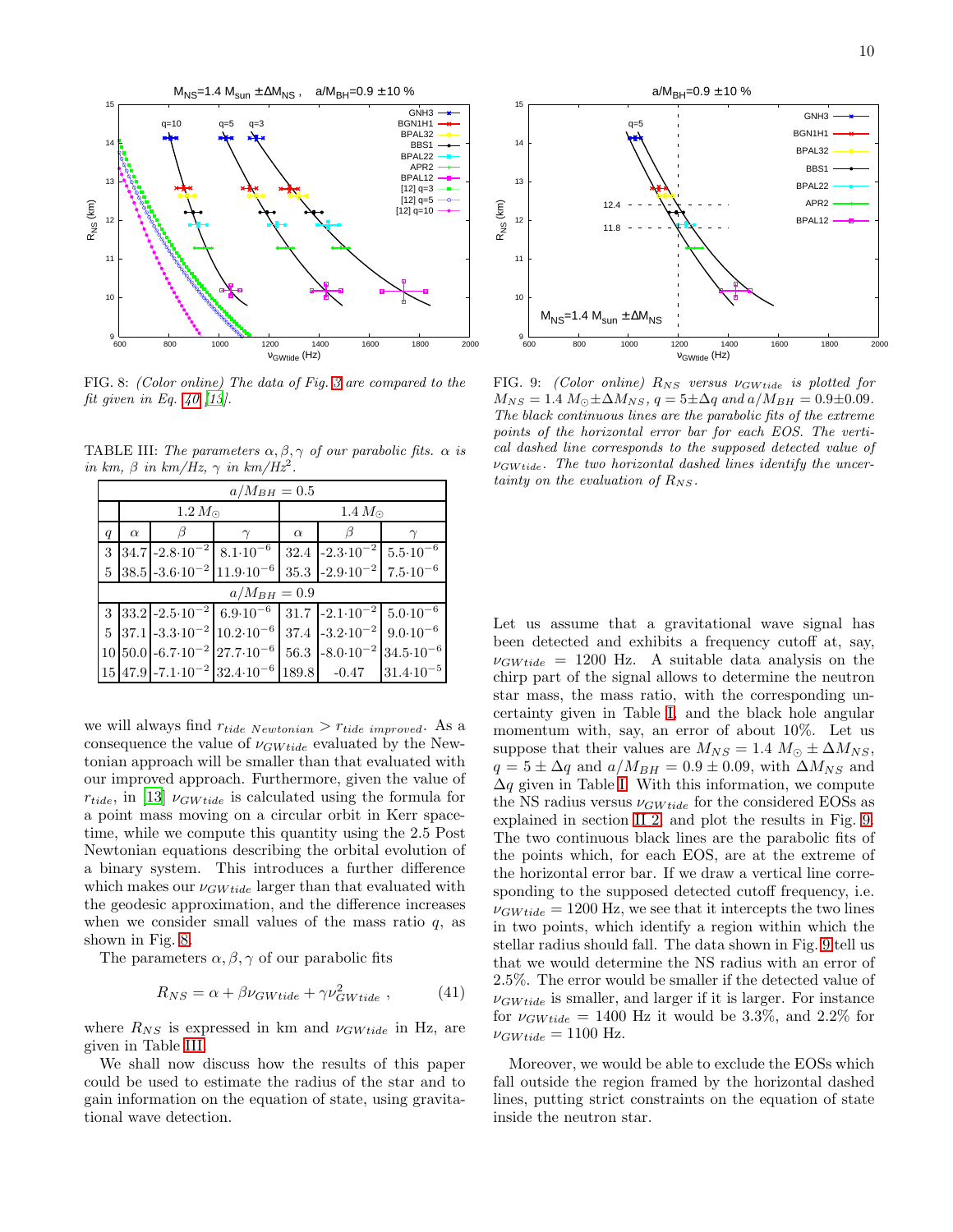### <span id="page-10-19"></span>VII. CONCLUDING REMARKS

In this paper we show that, by detecting a gravitational wave signal emitted by a BH-NS coalescing binary which exhibits a frequency cutoff due to the disruption of the star before the ISCO, we may be able to determine the radius of the star with quite a good accuracy, of the order of a few percent, and to put strict constraints on the equation of state of matter in the neutron star core.

Our study does not intend to be exhaustive, since many more equations of state may be considered in the analysis; for instance we did not consider quark stars. There may exist other branches in the plots shown in Figs. [3-](#page-6-2)[7](#page-8-2) corresponding to more exotic EOSs.

However, from our study it emerges that the quantity which mostly affects  $\nu_{GW tide}$  is the stellar compactness; therefore, we expect that in general the cutoff frequencies lay on the parabolic fits which correspond to a given neutron star mass, mass ratio and black hole angular momentum.

A further point which should be discussed is the following. In our analysis we have assumed that the value of  $\nu_{GW tide}$  is known from the detection of a gravitational wave signal, but of course this quantity also is affected by

- <span id="page-10-0"></span>[1] [http://www.ego-gw.it;](http://www.ego-gw.it) http://ligo.caltech.edu.
- <span id="page-10-1"></span>[2] <http://www.et-gw.eu>.
- <span id="page-10-2"></span>[3] A. Sadowski, K. Belczynski, T. Bulik, N. Ivanova, F.A. Rasio and R. O'Shaughnessy, Astrophys. J. 676, 1162, (2008).
- <span id="page-10-3"></span>[4] B. Carter, J.P. Luminet, Mon. Not. R. Astron. Soc. 212, 23, (1985).
- <span id="page-10-4"></span>[5] J.P. Luminet, J.A. Marck, Mon. Not. R. Astron. Soc. 212, 57, (1985).
- <span id="page-10-5"></span>[6] P. Wiggins, D. Lai, Astrophys. J. 532, 530, (2000).
- <span id="page-10-6"></span>[7] J.M. Lattimer, D.N. Schramm, Astrophys. J. 210, 549 (1976).
- <span id="page-10-7"></span>[8] V. Ferrari, L. Gualtieri, F. Pannarale, Class. Quant. Grav. 26 125004, (2009).
- <span id="page-10-8"></span>[9] W. H. Lee, W. Kluzniak, Mon. Not. R. Astron. Soc. 308, 780, (1999).
- <span id="page-10-9"></span>[10] W. H. Lee, Mon. Not. R. Astron. Soc. 328, 583, (2001).
- <span id="page-10-10"></span>[11] Z. B. Etienne, Y. T. Liu, S. L. Shapiro,T. W. Baumgarte, Phys. Rev. D 79, 044024 (2009).
- <span id="page-10-11"></span>[12] E. Rantsiou, S. Kobayashi, P. Laguna, F. A. Rasio, Astrophys. J. 680, 1326, (2008).
- <span id="page-10-12"></span>[13] M. Vallisneri, Phys. Rev. Lett. 84, 3519 (2000).
- <span id="page-10-13"></span>[14] M. Shibata, Prog. Theor. Phys. **96**, 917 (1996).
- <span id="page-10-14"></span>[15] J. A. Faber, Class. Quant. Grav. **26**, 114004, (2009).
- <span id="page-10-15"></span>[16] J. A. Faber, T. W. Baumgarte, S. L. Shapiro, K Taniguchi, F. A. Rasio, Phys. Rev. D 73, 024012 (2006).
- <span id="page-10-16"></span>[17] J. A. Faber, T. W. Baumgarte, S. L. Shapiro, K Taniguchi, Astrophys. J. 641, L93, (2006).
- <span id="page-10-17"></span>[18] M. Shibata, K. Uryu, Class. Quant. Grav. 24, S125, (2007).
- <span id="page-10-18"></span>[19] K. Taniguchi, T. W. Baumgarte, J. A. Faber, S. L. Shapiro, Phys. Rev. D 75, 084005, (2007).

uncertainties. For instance, we do not know how quickly the amplitude of the chirp goes to zero at tidal disruption, and therefore how sharp the step in the Fourier transform of the gravitational signal  $h(\nu)$  at  $\nu_{GW tide}$  is. To answer this question, an accurate modeling of the BH-NS coalescence process is certainly needed. Moreover, assuming a given "slope" in  $h(\nu)$  at tidal disruption, how large would the experimental error in the determination of  $\nu_{GW tide}$ be? We plan to investigate this problem with a suitable data analysis study on the data of Virgo.

### Acknowledgements

We are indebted to Ignazio Bombaci for kindly providing the data for the EOSs BPAL12, 22 and 32, and to Omar Benhar for useful suggestions and discussions.

This work was partially supported by CompStar, a research networking program of the European Science Foundation. L.G. has been partially supported by Grant No. PTDC/FIS/098025/2008. F.P. was supported in part by DFG Grant SFB/Transergio7 "Gravitational Wave Astronomy".

- <span id="page-10-20"></span>[20] S. Chandrasekhar Ellipsoidal Figures of Equilibrium (The Silliman Foundation Lectures, New Haven: Yale University Press), (1969).
- <span id="page-10-21"></span>[21] J.-A. Marck Proc. Roy. Soc. Lond. A, 385, 431, (1983).
- <span id="page-10-22"></span>[22] W. H. Press, S. A. Teukolsky, W. T. Vetterling, and B. P. Flannery, Numerical recipes in FORTRAN. The art of scientific computing (Cambridge University Press, 1992).
- <span id="page-10-23"></span>[23] J.M. Lattimer, M. Prakash, Phys. Rep. 442, 109, (2007).
- <span id="page-10-24"></span>[24] J. M. Bardeen, W. H. Press, S. A. Teukolsky, Astrophys. J. 178, 347, (1972).
- <span id="page-10-25"></span>[25] A. Buonanno, Y. Chen, and T. Damour, Phys. Rev. D 74, 104005 (2006).
- <span id="page-10-26"></span>[26] G. Schäfer, Ann. Phys. **161**, 81 (1985).
- <span id="page-10-27"></span>[27] R. B. Wiringa, V. G. J. Stoks, R. Schiavilla, Phys. Rev. C 51, 38, (1995).
- <span id="page-10-28"></span>[28] B. S. Pudliner, V. R. Pandharipande, J. Carlson, S. C. Pieper, R. B. Wiringa, Phys. Rev. C 56, 1720, (1997).
- <span id="page-10-29"></span>[29] A. Akmal, V. R. Pandharipande, Phys. Rev. C 56, 2261 , (1997).
- <span id="page-10-30"></span>[30] A. Akmal, V. R. Pandharipande, D.G. Ravenhall Phys. Rev. C 58, 1804 , (1998).
- <span id="page-10-31"></span>[31] R. Schiavilla, V. R. Pandharipande, R.B. Wiringa, Nucl. Phys. A449, 219 (1986).
- <span id="page-10-32"></span>[32] M. Baldo, G. F. Burgio, H. J. Schulze, Phys. Rev. C 61, 055801, (2000).
- <span id="page-10-33"></span>[33] S. Balberg, A. Gal, Nucl. Phys. A 625, 435, (1997).
- <span id="page-10-34"></span>[34] J. M. Lattimer, F. D. Swesty, Nucl. Phys. A 535, 331, (1991).
- <span id="page-10-35"></span>[35] N. K. Glendenning, Astrophys. J. 293, 470, (1985).
- <span id="page-10-36"></span>[36] I. Bombaci, in Perspectives on Theoretical Nuclear Physics, Editors: I. Bombaci et al., ETS Pisa, 222 (1996);